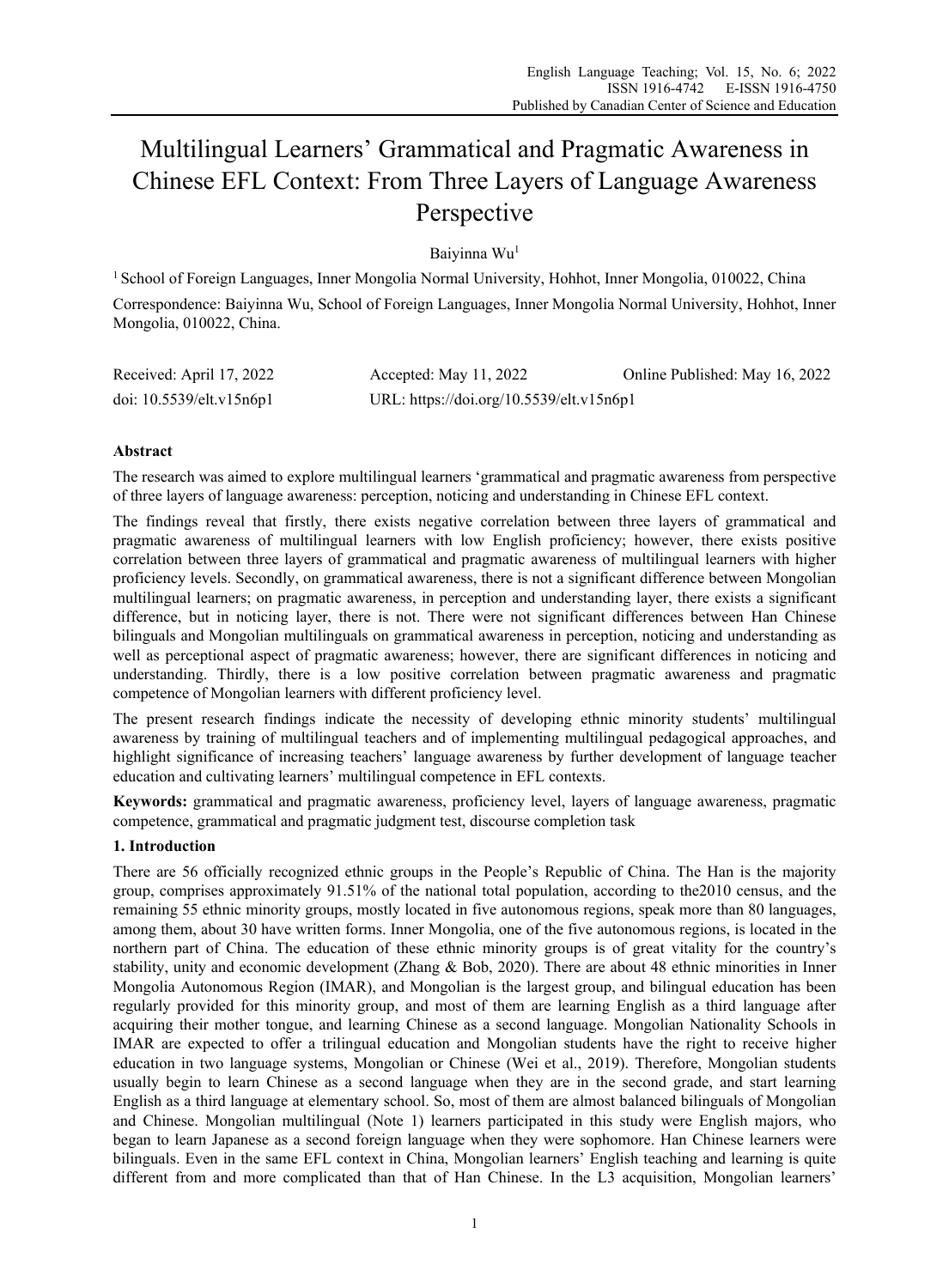previously learned languages could attribute to enhanced metalinguistic awareness which is accumulated through the experience of learning and is identified as an influential component of multilingual competence in a considerable body of publications (Angelovska & Hahn, 2014).

Grammatical and pragmatic awareness has been one of the most widely discussed topics in the area of second language acquisition research. The number of studies after the original study by Bardovi-Harlig and Dörney (1998) also explored the interrelationship between learners' grammatical and pragmatic awareness in EFL and ESL contexts. The research findings indicate that learners' target language proficiency plays a significant role in grammatical and pragmatic competence development; and language awareness plays a significant role in L2 learners' L3 or L4 learning, and having knowledge of more than one language leads to a heightened awareness of language and metalinguistic abilities which are put to use in L3 or L4 learning. As a result, multilinguals often demonstrate superior metalinguistic and meta-cognitive abilities (Jessner, 2008). Despite various calls to extend the study of the grammatical and pragmatic awareness development of learners of different proficiency levels and L1s in EFL contexts, this area of research has received less attention. Therefore, the present study endeavors to bridge the existing gap and shed more light on the issue of language awareness in multilingual teaching and learning by investigating whether grammatical and pragmatic awareness of Mongolian learners of different proficiency levels develop simultaneously, how proficiency level influences grammatical and pragmatic awareness development, whether multilinguals have more privilege in language awareness in Chinese EFL context, and how pragmatic awareness can be translated into corresponding pragmatic competence in production.

#### **2. Literature Review**

Grammatical and pragmatic competence are the two components of communicative competencies (Bardovi-Harlig and Dörnyei, 1998; Niezgoda and Röver, 2001), and one of the assumptions with regard to the relationship between these two is that pragmatic competence represents a part of overall L2 proficiency, so an increase in L2 proficiency can lead to an increase in L2 pragmatic competence. However, according to Bardovi-Harlig and Dörnyei (1998:686), grammatical competence is a necessary but not a sufficient condition for interlanguage pragmatic competence.

Bardovi-Harlig and Dörnyei pioneers (1998) examined three variables: learning environment, overall L2 proficiency, and length of residence, playing significant roles in L2 pragmatic competence development. They investigated participants of 655 EFL learners in Hungary and Italy and ESL in U.S. and their 53 teachers' ability in recognizing pragmatic infelicities and ungrammaticality through timed judgment task by presenting 20 scenarios involving four speech acts: requests, apologies, suggestions, and refusals. The results showed that learning environment and overall L2 proficiency made significant differences on learners' pragmatic and grammatical awareness. The ESL learners were more sensitive to pragmatic infelicities, while the EFL learners were more sensitive to ungrammaticality. In regard to the influence of L2 proficiency, the participants in ESL environments were more aware of pragmatic aspects of the utterances but less aware of grammatical errors; the participants in the EFL context showed the opposite tendency. The results approved the significance of learning environment in developing learners' pragmatic competence, which can lead to different sensitivity to pragmatic awareness.

Since the influential research conducted by Bardovi-Harlig and Dörney (1998), discussions of the relation between grammatical and pragmatic awareness development has aroused many scholars' great attention in the field of second language acquisition research. Niezgoda and Röever (2001) replicated Bardovi-Harlig and Dörnyei's (1998) study with 124 EFL learners in the Czech Republic with low length of residence in an English-speaking country and 48 ESL learners in Hawaii, using the same instrument used in the original study to collect data. The results showed that the EFL groups regarded grammatical errors as more severe than pragmatic infelicities while the ESL group indicated the opposite tendency.

Findings from Bardovi-Harlig and Dörnyei (1998) and Niezgoda and Röever (2001) showed that both ESL groups judged pragmatic appropriateness as more important than their EFL counterparts. However, the researchers did not come to the consensus on the extent to which, L2 proficiency or length of residence contribute more to L2 pragmatics. Yamanaka (2003) conducted research to examine the correlation among L2 proficiency, length of residence and L2 pragmatic awareness. The results indicated that both length of residence and L2 proficiency correlated significantly with L2 pragmatic awareness; however, the correlation between L2 proficiency and L2 pragmatic awareness was found to be higher than that between the length of residence and L2 pragmatic awareness, indicating that L2 proficiency is more influential and represents a stronger predicator in L2 pragmatics than length of residence. Schauer (2006) replicated Bardovi-Harlig and Dörnyei's (1998) study by investigating pragmatic awareness in ESL and EFL context. In addition to the judgment task used in the original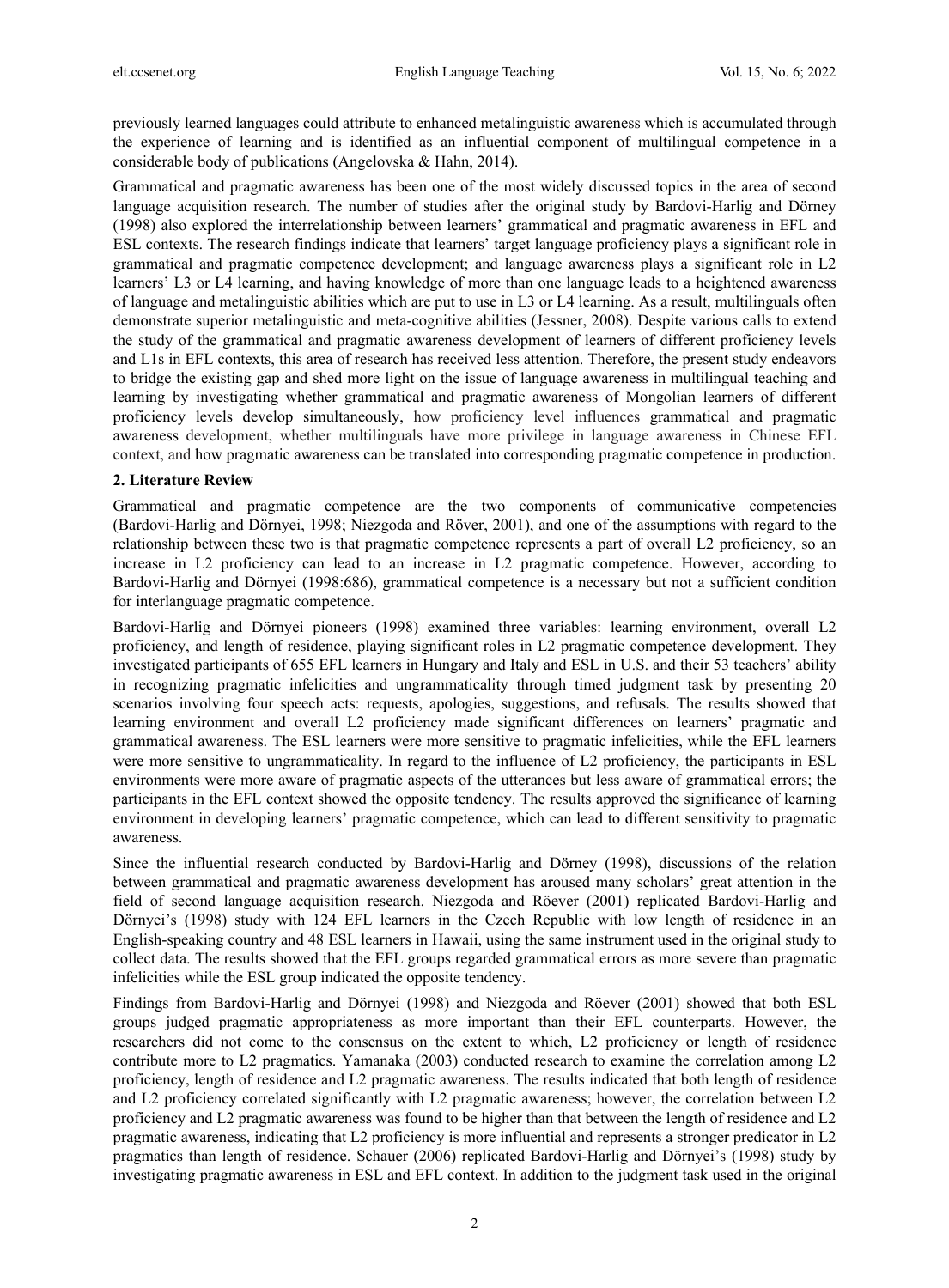study, they used interview to explore how the participants classified ungrammaticality and pragmatic infelicity, and understand the reason why they thought it was problematic. Besides, they also considered the developmental aspects of pragmatic of ESL learners in England, which was not considered in the original study. The results indicated that the EFL group in Germany found less pragmatic infelicities than the ESL in England and the native speaker counterparts, while regarding grammatical error, the results were the reverse.

Inspired by Bardovi-Harlig and Dörney (1998) and the related research, Chinese scholars conducted a series of studies on English learners' grammatical and pragmatic awareness in Chinese EFL contexts. Li and Chen's (2007) study examined the correlations between pragmatic awareness and competence, grammatical awareness and competence of 49 first year and third year English majors, using the task designed by Bardovi-Harlig and Dörney (1998). The results showed that: (1) Chinese EFL learners' pragmatic awareness and competence are significantly higher than their grammatical awareness and competence, which is opposite to the results from the studies of Bardovi-Harlig and Dörney (1998) and Niezgoda & Röever (2001); (2) Chinese EFL learners' pragmatic awareness and competence significantly correlate with their grammatical awareness and competence. The results suggest that in a Chinese EFL context, the development of pragmatic competence and awareness precedes that of grammatical competence and awareness. He and Gong (2013) investigated pragmatic and grammatical awareness of learners with different proficiency levels in the different learning stages, using the same instrument with Bardovi-Harlig and Dörney (1998), accompanied with post-hoc interview. The results revealed that: (1) There are significant differences among the students with different proficiency in the different learning stages in regard to pragmatic and grammatical awareness; (2) Chinese English learners' grammatical and pragmatic awareness are not developing simultaneously: the former develops faster and higher than the latter. However, in the advanced stage of learning, pragmatic awareness is higher than grammatical awareness. (3) The learners' pragmatic awareness develops continuously while the grammatical awareness develops and then decreases. He and Gong (2015) explored the development and contributing factors of grammatical awareness of Chinese English learners with varying English proficiency levels, at different learning stages based on grammatical awareness questionnaire designed by Andrew (1998). The results indicated that: (1) Chinese EFL learners' grammatical awareness correlates with their L2 proficiency level; (2) The learners' grammatical awareness is not the highest in the advanced learning stage, and the learners' grammatical awareness develops to the climax and then decreases gradually; (3) Learner attention allocation, L1 grammatical awareness and learning environment are the main factors influencing Chinese EFL learners' development of grammatical awareness. Gong and He (2017) studied the characteristics and developmental trajectories of Chinese EFL learners' grammatical awareness according to Schmidt (1990) and Leow's idea (1997) that language awareness consists of three levels of awareness: perception, noticing and understanding, using questionnaires designed by Andrew (1999). The results showed that: (1) The level of perception displays a linear-rise developmental trend, the level of noticing shows a stable developmental pattern, and the level of understanding demonstrates an upturned "U" shape developmental model; (2) The developments of perception and understanding are both significantly different at various learning stages, which are the main factors influencing the development of grammatical awareness; (3) The three levels of grammatical awareness are significantly correlated, but in the stage of graduate learning, there exists negative correlation between perception and understanding, noticing and understanding. He & Gong (2020) explored the characteristics and developmental patterns of pragmatic awareness among Chinese English learners from the integrated and layered perspectives of pragmatic awareness, and the results indicated that the degree of pragmatic awareness and the levels of the three layers were significantly different among various proficiency levels, and the higher language proficiency the higher pragmatic awareness. Besides, the degree of pragmatic awareness and the levels of the three layers of female learners were always higher than those of male learners.

The literature review has revealed that the relevant research explored learners' grammatical and pragmatic awareness both in ESL and EFL contexts. The research findings in ESL contexts showed that learning environment and target language input made significant differences on learners' pragmatic and grammatical awareness, and ESL learners were more sensitive to pragmatic infelicities. However, these studies ignored examining grammatical and pragmatic awareness from levels of three layers of language awareness: perception, noticing and understanding. The research in EFL contexts informed that EFL learners were usually more sensitive to ungrammaticality, and in Chinese EFL contexts, the research mainly focused on characteristics and development of grammatical and pragmatic awareness of Han Chinese learners with varying proficiency levels at different stages of learning from levels of three layers of language awareness. However, the research findings both in ESL and EFL inform that the results are inconsistent and there is a disparity between grammatical and pragmatic awareness development, which calls for further research to gain deeper insights into the grammatical and pragmatic awareness development. Furthermore, few studies have investigated the influence of English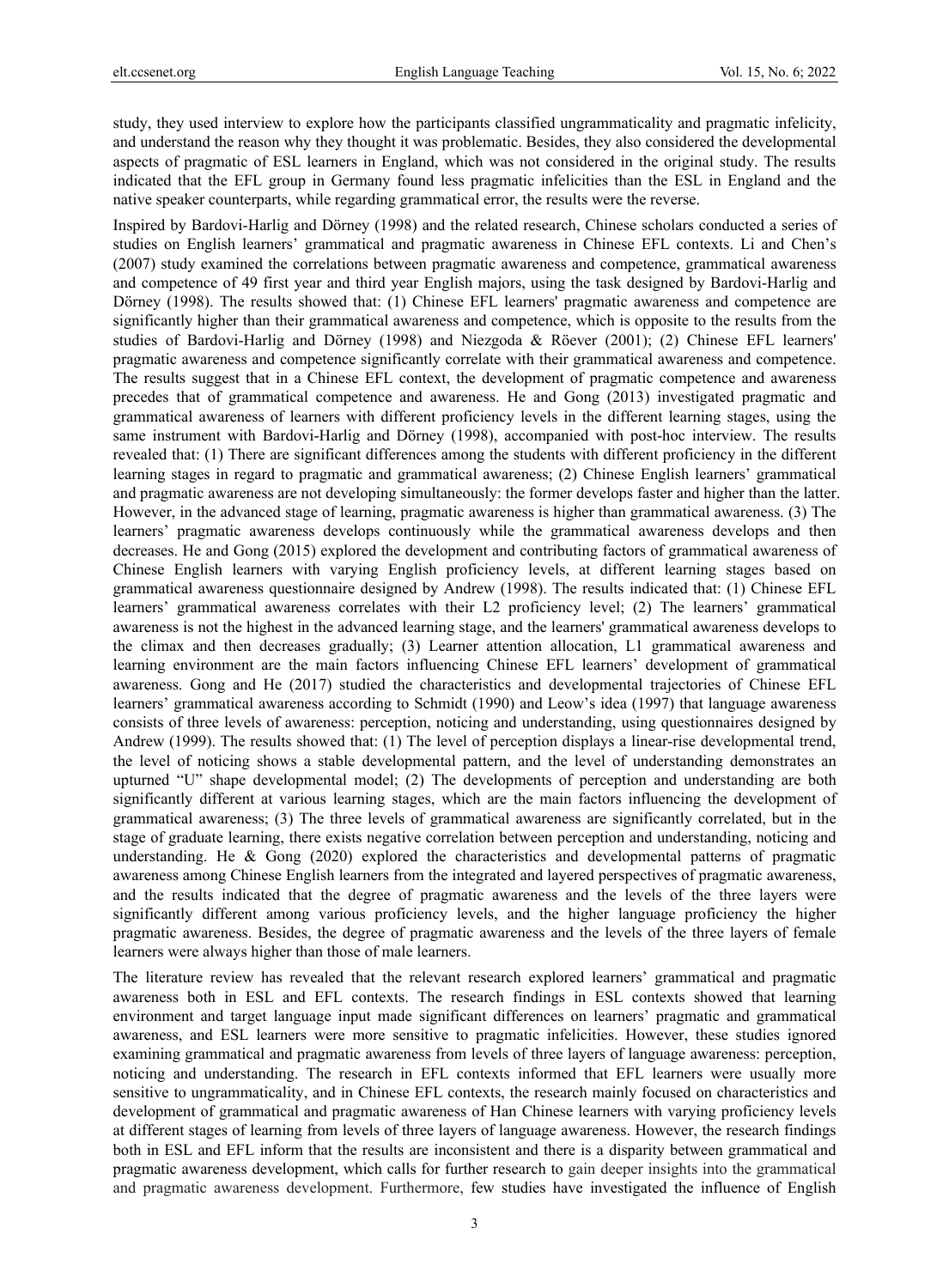proficiency of multilingual learners in Chinese EFL context on grammatical and pragmatic awareness; Secondly no research tend to compare multilingual and bilinguals' language awareness in the same EFL context; thirdly, there have been very little research exploring the relationship between pragmatic awareness and competence in production. Therefore, the present study explores grammatical and pragmatic awareness of multilingual learners with different proficiency levels from perspective of levels of three layers of language awareness: perception, noticing and understanding. Specifically, the following three research questions are addressed:

- 1) What is the relationship between grammatical and pragmatic awareness of multilingual learners with different English proficiency levels?
- 2) Does multilingual learners' English proficiency level influence different layers of grammatical and pragmatic awareness?
- 3) Does multilingual learners' English proficiency level influence their pragmatic competence in production? How is learners' pragmatic awareness related to their pragmatic competence?

# **3. Research Method**

# *3.1 Participants*

A total of 102 English majors with different proficiency levels and language backgrounds, from 4 different classes at one university in one of the autonomous regions in China, participated in this research. Among them, 75 are Mongolians who learn English as L3 and or Japanese as L4 after acquiring L1, Mongolian, and learning Chinese as L2. The rest were 27 Han Chinese students, learning English as L2.

Table 1. Background of the participants

|           | Grade                | No. | Language Background                                               |
|-----------|----------------------|-----|-------------------------------------------------------------------|
|           | $1st$ year           | 30  | Trilinguals (L1 Mongolian, L2 Chinese, L3 English)                |
| Mongolian | $2nd$ year           | 29  | Multilinguals (L1 Mongolian, L2 Chinese, L3 English, L4 Japanese) |
|           | $5th$ year           | 16  | Multilinguals (L1 Mongolian, L2 Chinese, L3 English, L4 Japanese) |
| Chinese   | 1 <sup>st</sup> vear | 27  | Bilinguals (L1 Chinese, L2 English)                               |

#### *3.2 Tasks and Test*

In the present study, grammatical and pragmatic judgment test, discourse completion task and Test for English Majors-Band 4 Test (TEM 4) were used to elicit data.

Task 1: Grammatical and pragmatic judgment test was designed based on the task developed by Bardovi-Harlig and Dörney (1998) to test multilingual learners' grammatical and pragmatic awareness. According to the idea of Schmidt (1990) and Leow (1997), language awareness consists of three layers of awareness: perception, noticing and understanding. Task 1 included additional tasks of error correction (noticing level) and providing explanations to the corrections (understanding level), which were not covered in the original study. The original study includes identifying whether the sentences were grammatically correct and pragmatically appropriate and rating the gravity of the incorrectness or inappropriateness of the statement (perception level).

Task 2: Discourse Completion Task, designed to test multilingual learners' pragmatic competence in production, has 20 unfinished conversations covering four speech acts include *requests, apologies, suggestions, and refusals*. Each scenario presents a conversation which could take place in a school or a shop or somewhere else between classmates, students and teachers.

TEM4 is used to measure English proficiency of Chinese university undergraduates majoring in English Language and Literature. It lasts for 135 minutes, and is administered once a year in April by the National Advisory Committee for Foreign Language Teaching on behalf of the Higher Education Department, Ministry of Education of People's Republic of China (Jin & Fan, 2011). TEM 4 test content includes listening (Note 2), writing, reading, grammar and vocabulary and cloze. The details of the test are presented in Table 2.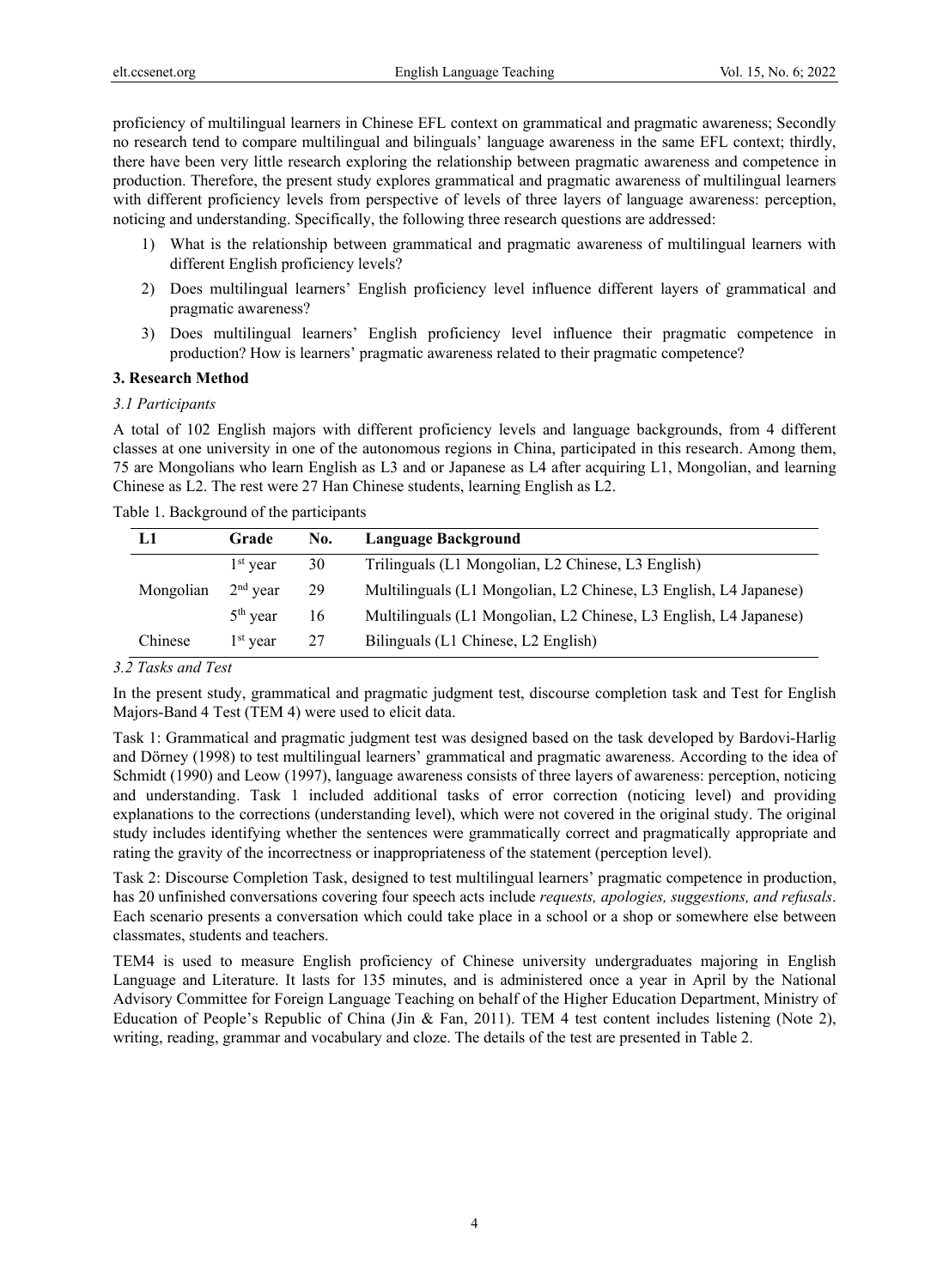| No. | <b>Tasks</b>            | Input                                                                | Format                                                  | Score $(\% )$ |
|-----|-------------------------|----------------------------------------------------------------------|---------------------------------------------------------|---------------|
|     | Reading                 | 4–5 texts totaling 1800 words                                        | Choice & Short 20<br>Multiple<br><b>Answer Question</b> |               |
|     | Writing                 | A topic, chart or graph Written A text of about 200 Words<br>prompts |                                                         | 20            |
|     | Grammar &<br>vocabulary | 20-30 sentences                                                      | Multiple Choice Question                                | 20            |
|     | Cloze                   | A text of 250 words                                                  | Multiple Choice Question                                | 10            |

| Table 2. Background of TEM 4 |  |
|------------------------------|--|
|                              |  |

In order to investigate whether multilinguals have any advantage in grammatical and pragmatic awareness over bilinguals, reading, grammar and vocabulary and cloze parts of TEM 4 were used to evaluate English proficiency of 2<sup>nd</sup> year Mongolian multilinguals and 1<sup>st</sup> year Han Chinese bilinguals, whose English proficiency was anticipated to be similar.

| L1      | <b>Grade Language Background</b>   | <b>MSD</b> | MD    | Sig.     |      |
|---------|------------------------------------|------------|-------|----------|------|
|         | Mongolian $2nd$ year Multilinguals | 22.067     | 6.654 | $-8.533$ | .000 |
| Chinese | 1 <sup>st</sup> year Bilinguals    | 30.600     | 7.411 |          |      |

The result in Table 3 shows that the mean of 1<sup>st</sup> year Han Chinese bilinguals' English proficiency is higher than that of  $2<sup>nd</sup>$  year Mongolian multilinguals (MD =-8.533), and there is a significant difference between them.

Some Mongolian learners do not pay much attention to English learning. Besides, because of the poor quality of English teachers' instruction for Mongolian students in rural and pastoral areas, Mongolian learners' English proficiency level is usually lower than that of Han Chinese students, even if they are all English majors in the same grade at the university.

# *3.3 Research Procedures*

Firstly, the participants were organized to finish task 1 and task 2. Secondly, 1<sup>st</sup> year Han Chinese bilinguals and 2<sup>nd</sup> year Mongolian multilingual students were invited to attend the TEM 4.

Task 1: The participants were shown a written scenario of conversations. Firstly, they were asked to indicate the correctness of last utterances in the 20 scenarios by checking *yes* or *no*. If the answer was *no*, the participants were asked to rate the gravity of the incorrectness or inappropriateness by circling one number on a Likert-scale of 1-6 on the line between "Not bad at all" and "Very bad". After that, the participants were asked to correct the utterances that they thought incorrect or inappropriate. Finally, the participants were required to explain the reason why they thought it was incorrect or inappropriate. If the answer was *yes*, the participants proceeded to the next scenario (see the following examples).

Example 1: Scenario with grammatical problem

| Peter is talking to his teacher. The conversation is almost finished.                                                                                                                                                                                                                                           |                                |  |  |  |  |  |
|-----------------------------------------------------------------------------------------------------------------------------------------------------------------------------------------------------------------------------------------------------------------------------------------------------------------|--------------------------------|--|--|--|--|--|
| Teacher: Well, I think that is all I can help you with at the moment.<br>Peter: That's great. Thank you so much for all the information.                                                                                                                                                                        |                                |  |  |  |  |  |
| Is the part italicized grammatically correct?<br>italicized<br>this<br>the part<br>appropriate<br>in<br>Is.<br>situation?<br>×<br>No<br>Yes<br>Yes<br>No<br>✧<br>It is grammatically incorrect, so No is<br>marked with $(x)$ .<br>It is appropriate pragmatically, so Yes is<br>✧<br>marked with $(\sqrt{})$ . |                                |  |  |  |  |  |
| If there was a problem, how bad do you think it was?                                                                                                                                                                                                                                                            |                                |  |  |  |  |  |
| Not bad at all $\overline{\phantom{a}}$                                                                                                                                                                                                                                                                         | $\blacktriangleright$ Verv bad |  |  |  |  |  |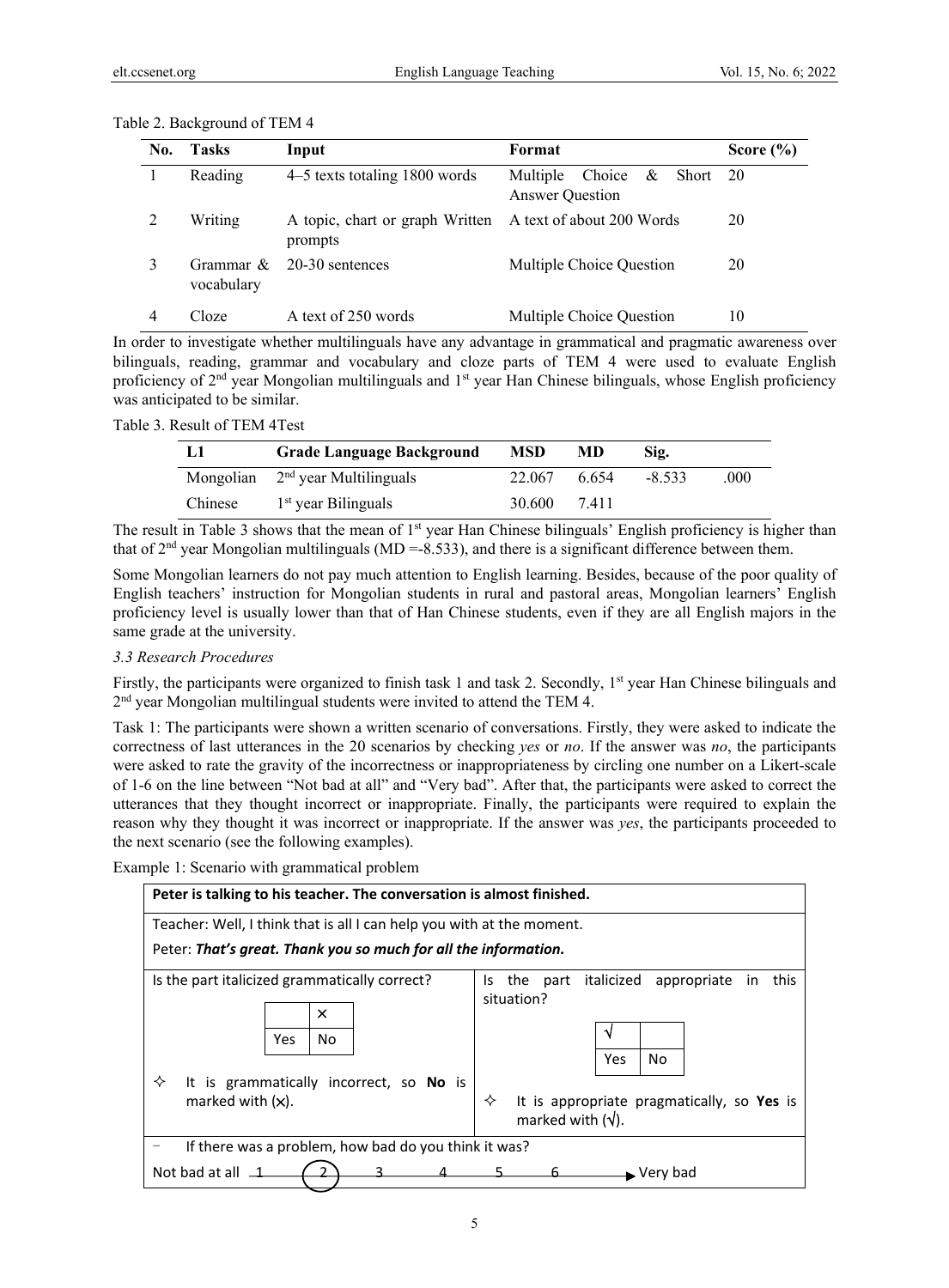- $\Diamond$  Anna's mistake is not serious, so number2 is circled.
- And, how would you revise it?
- $\Leftrightarrow$  Correction:
	- Peter: That's great. Thank you so much for all the information.
- Explain the reason why it is not correct or not appropriate.
- $\Diamond$  The word "information" is uncountable noun.

#### Example 2: Scenario with pragmatic problem



Task 2: The participants were asked to finish the conversation according to the given satiations.

Example 3: Scenario with production

John invites his classmate Robert to have dinner together at the Grand Hotel, but Robert cannot come.

John: Robert, we are going to have dinner together at the Grand Hotel tonight. Would you like to join us?

- **Robert:**
- *3.4 Scoring Instruction*

Each participant could earn a total score of 6 from the grammatical and pragmatic judgment test if all answers were correct and acceptable: one for error identification, two for error correction, and three for explanations to errors.

The grammatical and pragmatic awareness were scored separately. As for pragmatic inappropriateness correction, the participants were given a score of "2" if the accuracy of correcting is above 80%; a score of "1.5" is given, if it is between 50%-80%; the participants earn a score of "1" if it is between 30%-50%, and a score of "0" is given if it is under 30%. For grammatical incorrect and pragmatic inappropriate, the participants were given a score of "3" if the accuracy of explanation to error is above 80%; the participant can earn a score of "2", if it is between 50%-80%; a score of "1" if it is between 30%-50%, and a score of "0" is given if it is under 30%.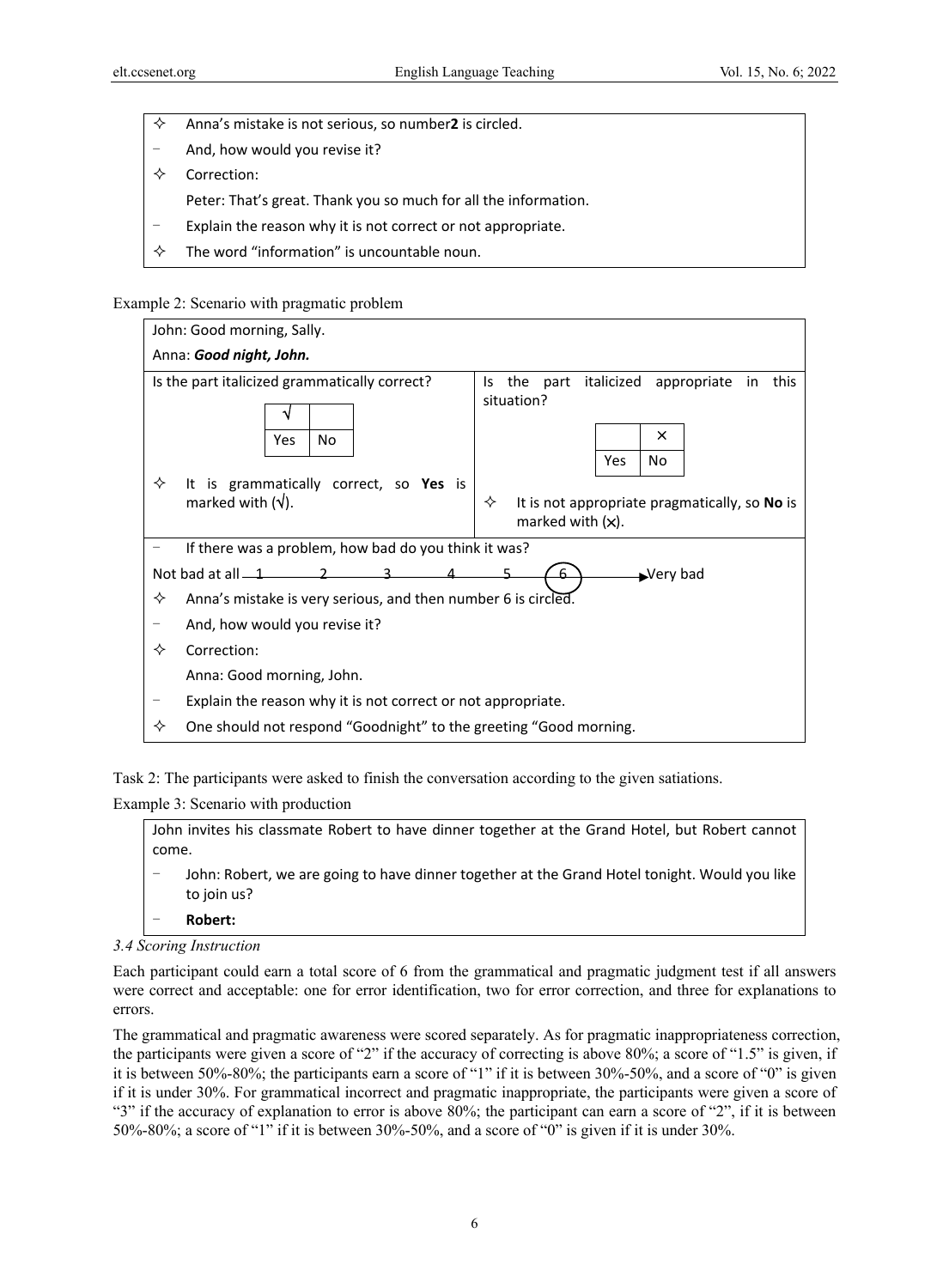# **4. Results**

# *RQ 1: What is the relationship between grammatical and pragmatic awareness of multilingual learners with different proficiency levels?*

In order to examine whether grammatical and pragmatic awareness develop simultaneously, correlation between grammatical and pragmatic awareness of Mongolian multilingual learners with different proficiency levels is tested.

Table 4. Correlation between grammatical and pragmatic awareness of multilingual learners with different proficiency levels

| Grade      | Language<br><b>Background</b> | Three layers of<br>awareness | Correlation<br>Coefficient | Sig. |
|------------|-------------------------------|------------------------------|----------------------------|------|
|            |                               | Perception                   | $-.485*$                   | .007 |
| $1st$ year | Trilinguals                   | Noticing                     | $-.072$                    | .704 |
|            |                               | Understanding                | $-.262$                    | .162 |
|            |                               | Perception                   | .223                       | .345 |
| $5th$ year | Multilinguals                 | Noticing                     | .296                       | .192 |
|            |                               | Understanding                | $.461*$                    | .041 |

The results showed negative correlation between three layers of grammatical and pragmatic awareness of Mongolian multilingual learners with low proficiency levels, especially in the perception level, suggesting that grammatical and pragmatic awareness are not developing simultaneously. This result was consistent with the research finding of Xu et al. (2009) that the learners with lower proficiency levels are developing their pragmatic awareness at the expense of grammatical accuracy, leading to a marked imbalance development between grammatical and pragmatic knowledge.

However, there exists positive correlation between grammatical and pragmatic awareness of the multilingual learners with higher proficiency levels, indicating that in the stage of higher learning period, pragmatic awareness increases with the development of grammatical awareness, which is in agreement with the findings of some previous research on the effect of linguistic proficiency on pragmatic awareness that a higher proficiency correlates with a higher level of pragmatic awareness (He & Gong, 2020).

# *RQ 2: Does multilingual learners' English proficiency level influence different layers of grammatical and pragmatic awareness?*

In order to explore whether there are any differences between grammatical and pragmatic awareness of levels of three layers of language awareness, grammatical and pragmatic awareness of Mongolian multilingual learners with different proficiency levels are compared and the results are presented in Table 5.

|  | Table 5. Grammatical and pragmatic awareness of multilingual learners with different proficiency levels |  |  |  |
|--|---------------------------------------------------------------------------------------------------------|--|--|--|
|  |                                                                                                         |  |  |  |

| <b>Item Types</b> | Three layers of awareness | Grade                | <b>Language Background</b> | M     | <b>SD</b> | Sig. |
|-------------------|---------------------------|----------------------|----------------------------|-------|-----------|------|
|                   | Perception                | $1st$ year           | Trilinguals                | 3.333 | 1.688     | .125 |
|                   |                           | 5 <sup>th</sup> year | Multilinguals              | 4.250 | 2.236     |      |
| Grammatical       | Noticing                  | $1st$ year           | Trilinguals                | 4.817 | 3.420     | .320 |
| awareness         |                           | $5th$ year           | Multilinguals              | 6.000 | 4.454     |      |
|                   | Understanding             | $1st$ year           | Trilinguals                | 5.833 | 4.800     | .437 |
|                   |                           | $5th$ yea            | Multilinguals              | 7.125 | 6.206     |      |
|                   | Perception                | $1st$ year           | Trilinguals                | 3.367 | 2.385     | .047 |
|                   |                           | $5th$ year           | Multilinguals              | 3.250 | 1.571     |      |
| Pragmatic         | Noticing                  | $1st$ year           | Trilinguals                | 5.200 | 4.230     | .713 |
| awareness         |                           | 5 <sup>th</sup> year | Multilinguals              | 4.750 | 3.256     |      |
|                   | Understanding             | $1st$ year           | Trilinguals                | 6.367 | 6.866     | .005 |
|                   |                           | 5 <sup>th</sup> year | Multilinguals              | 3.188 | 3.763     |      |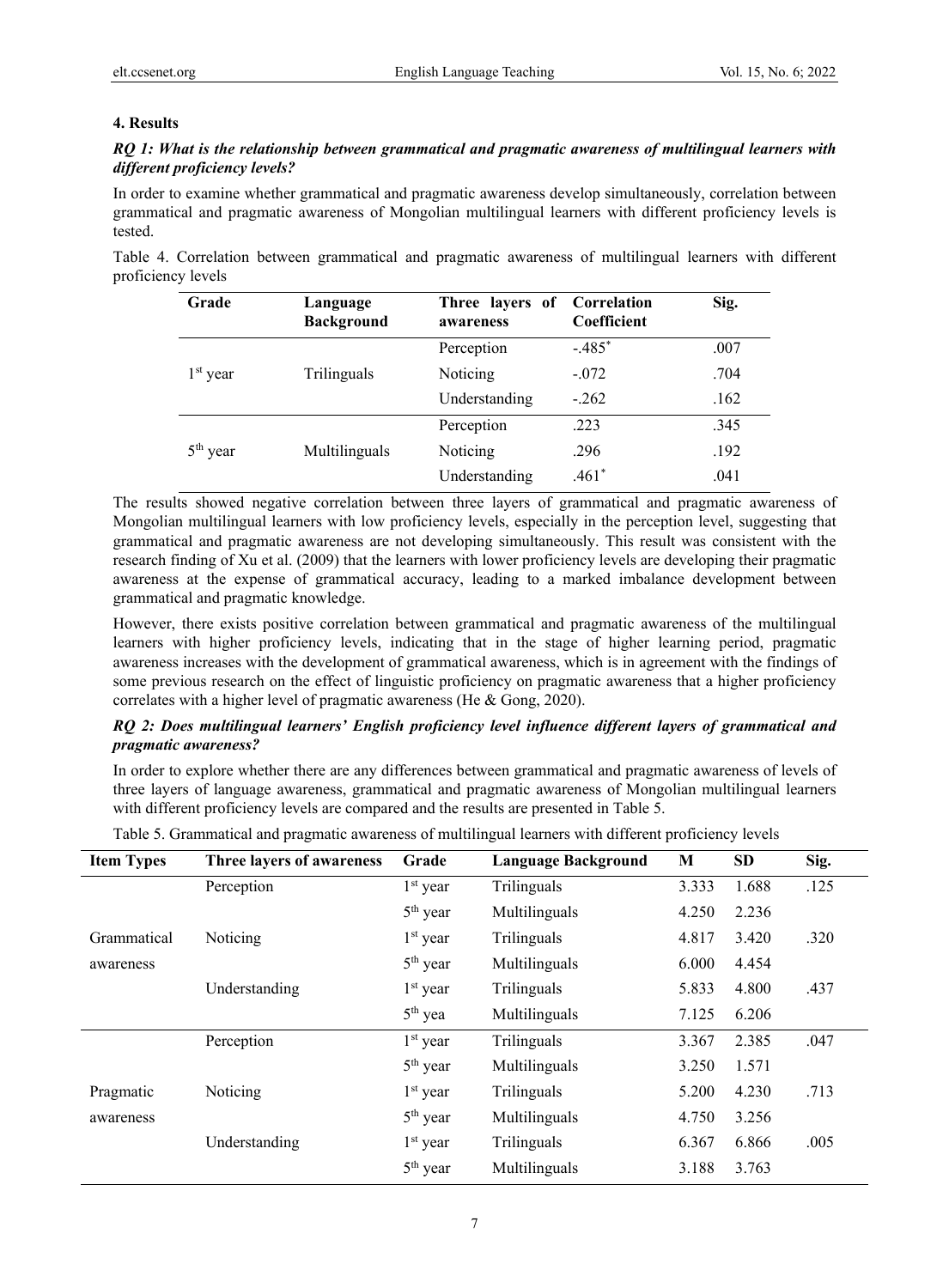In general, the results indicate that three layers of both grammatical and pragmatic awareness of multilinguals are comparatively low, and grammatical awareness of Mongolian multilingual learners with high proficiency level is higher than that of learners with low proficiency, informing that proficiency level plays a significant role in grammatical awareness development. On the contrary, pragmatic awareness of Mongolian multilingual learners with low proficiency level is higher than that of learners with high proficiency, indicating that learners with low proficiency pay much attention to pragmatic awareness rather than grammatical awareness. Specifically, on grammatical awareness, there is not a significant difference between multilingual learners with low and high proficiency levels in perception, noticing and understanding; on pragmatic awareness, in perception and understanding level, there are significant differences between multilingual learners with low and high proficiency levels; in noticing level, there does not exist a significant difference between them.

Mongolian multilingual learners with different proficiency levels were invited to rate the severity of grammatical errors and pragmatic inappropriateness, which was the indicator of their language awareness, and the results are shown in Table 6.

| <b>Item Types</b> | Grade      | Language Background | M     | <b>SD</b> | Sig. |
|-------------------|------------|---------------------|-------|-----------|------|
| Grammatical       | $1st$ year | Trilinguals         | 3.588 | 1.007     | .171 |
| awareness         | $5th$ year | Multilinguals       | 4.023 | 1.016     |      |
| Pragmatic         | $1st$ year | Trilinguals         | 3.649 | 1.324     | .747 |
| awareness         | $5th$ year | Multilinguals       | 3.524 | 1.040     |      |

Table 6. Severity rating of multilingual learners with different proficiency levels

The Table 6 showed that in grammatical and pragmatic awareness, there is not a significant difference between multilingual learners, suggesting that proficiency levels do not play an important role in developing grammatical and pragmatic awareness. This is not in agreement with the previous research findings on the effect of linguistic proficiency on grammatical and pragmatic awareness that a higher proficiency level correlates with a higher level of grammatical and pragmatic awareness (Cook & Liddicoat, 2002; Koike, 1996; Bardovi-Harlig and Dörney, 1998).

In order to further understand multilingual learners' grammatical and pragmatic awareness development, multilingual learners' grammatical and pragmatic awareness is compared with that of Han Chinese bilinguals. The result is shown in the Table 7.

Table 7. Comparison of grammatical and pragmatic awareness of Mongolian multilingual learners and Han Chinese bilinguals

| Grade      | Language<br><b>Background</b> | <b>Item Types</b> | <b>Three</b><br>lavers<br>of awareness | M     | <b>SD</b> | Sig. |
|------------|-------------------------------|-------------------|----------------------------------------|-------|-----------|------|
| $2nd$ year | Multilinguals                 |                   | Perception                             | 3.552 | 1.975     | .384 |
| $1st$ year | <b>Bilinguals</b>             |                   |                                        | 4.000 | 1.840     |      |
| $2nd$ year | Multilinguals                 |                   | Noticing                               | 7.035 | 2.816     | .250 |
| $1st$ year | <b>Bilinguals</b>             | Grammatical       |                                        | 6.111 | 3.124     |      |
| $2nd$ year | Multilinguals                 | awareness         | Understanding                          | 7.793 | 5.525     | .563 |
| $1st$ year | <b>Bilinguals</b>             |                   |                                        | 8.593 | 4.693     |      |
| $2nd$ year | Multilinguals                 |                   | Perception                             | 3.655 | 1.675     | .431 |
| $1st$ year | <b>Bilinguals</b>             |                   |                                        | 3.296 | 1.706     |      |
| $2nd$ year | Multilinguals                 |                   | Noticing                               | 4.793 | 3.668     | .002 |
| $1st$ year | <b>Bilinguals</b>             | Pragmatic         |                                        | 7.852 | 3.183     |      |
| $2nd$ year | Multilinguals                 | awareness         | Understanding                          | 4.138 | 4.381     | .001 |
| $1st$ year | <b>Bilinguals</b>             |                   |                                        | 8.519 | 4.484     |      |

The results of grammatical and pragmatic awareness test showed that there were not significant differences between 1<sup>st</sup> year Chinese bilinguals and 2<sup>nd</sup> year Mongolian multilinguals on grammatical awareness in perception, noticing and understanding as well as perceptional aspect of pragmatic awareness. This finding indicates that the learners 'proficiency level does not influence learners' grammatical awareness, and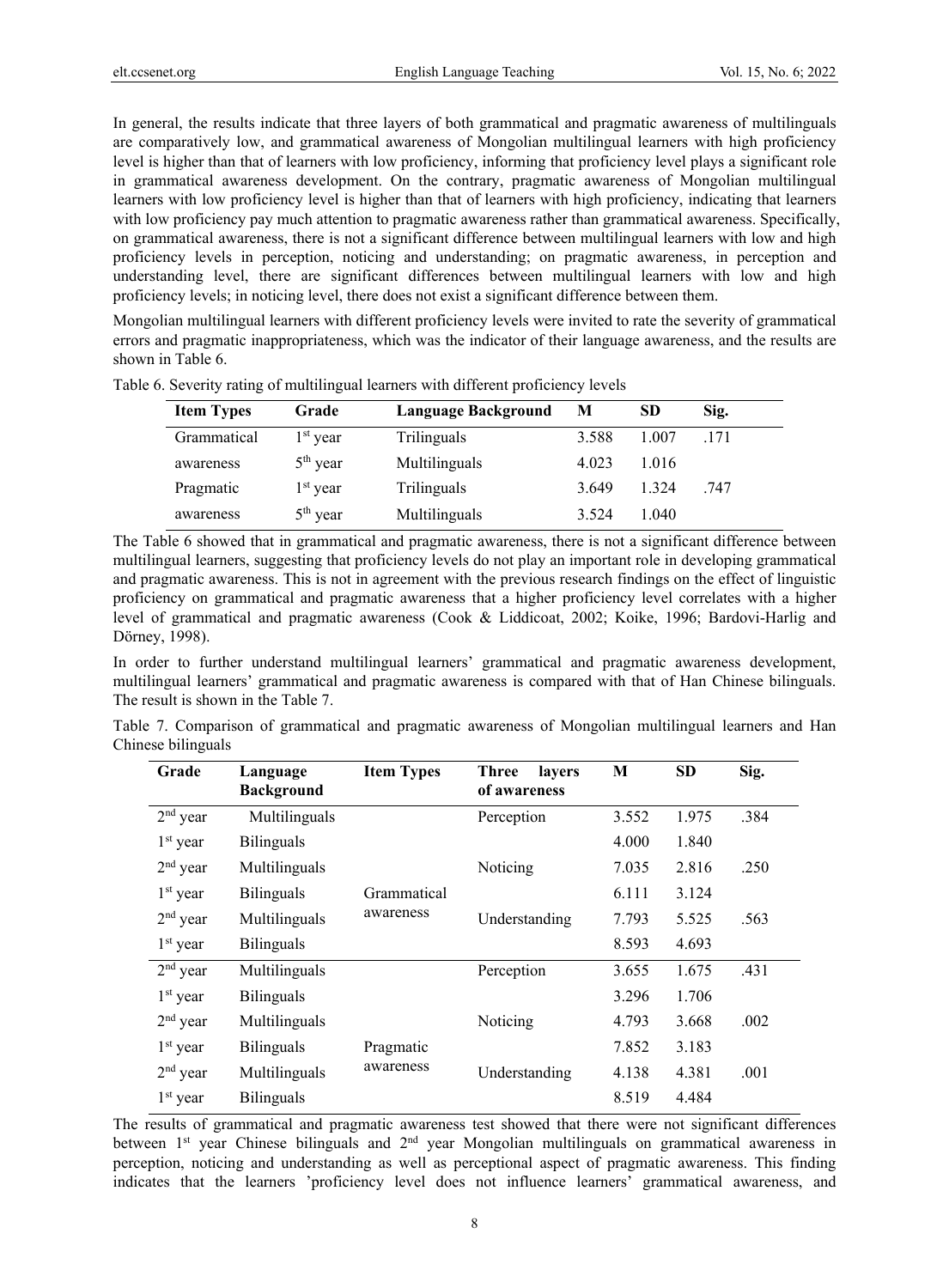grammatical awareness of Mongolian learners with multilingual language background are higher than those of Chinese learners with bilingual language background, suggesting that language background plays significant roles in developing grammatical awareness. This result partially supports the research finding that multilinguals are superior to bilinguals in terms of linguistic awareness (Haukås, 2016), which is valuable empirical evidence to the area of multilingual awareness research.

# *RQ 3: Does multilingual learners' English proficiency level influence their pragmatic competence in production? How is learners' pragmatic awareness related to pragmatic competence?*

The relevant research results show that higher pragmatic awareness does not necessarily guarantee the corresponding level of pragmatic competence since awareness is only a necessary, rather than a sufficient condition for the development of pragmatic competence (Schmidt, 1993; Kasper & Schmidt, 1996). However, few studies have touched how pragmatic awareness is related to corresponding competence by administering a production task, especially with multilingual learners with different proficiency levels in Chinese dominant EFL context.

Therefore, in order to examine pragmatic competence of multilingual learners with different proficiency levels in production, the participants were invited to finish a discourse completion task.

| <b>Item Types</b> | Grade      | Language<br><b>Background</b> | М      | <b>SD</b> | Sig. |
|-------------------|------------|-------------------------------|--------|-----------|------|
| Pragmatic         | $1st$ vear | Trilinguals                   | 51.933 | 5.552     | .024 |
| competence        | $5th$ year | Multilinguals                 | 47.467 | 6.937     |      |

Table 8. Pragmatic competence of multilingual learners with different proficiency levels

The result in Table 8 showed that pragmatic competence of the Mongolian learners with lower proficiency level is higher than that of learners with higher proficiency level, and there is a significant difference between Mongolian learners with low and high proficiency levels, indicating that which might be closely related to the focus of instruction, emphasizing pragmatic aspect of language acquisition at the lower stage of higher education in a Chinese EFL context.

How pragmatic awareness is related to pragmatic competence in production of Mongolian multilingual learners with different proficiency levels are investigated and the results are presented in Table 9.

Table 9. Relation between pragmatic awareness and pragmatic competence of multilingual learners with different proficiency levels in production

| Grade      | Language<br><b>Background</b> | <b>Level of awareness</b> | Correlation<br>Coefficient | Sig. |
|------------|-------------------------------|---------------------------|----------------------------|------|
|            |                               | Perception                | .142                       | .456 |
| $1st$ year | Trilinguals                   | Noticing                  | .072                       | .704 |
|            |                               | Understanding             | .113                       | .553 |
|            |                               | Perception                | .216                       | .439 |
| $5th$ year | Multilinguals                 | Noticing                  | .173                       | .538 |
|            |                               | Understanding             | .256                       | .357 |

Table 9 shows the interesting results that there is a low positive correlation between pragmatic awareness of the three levels (perception, noticing and understanding) and pragmatic competence of Mongolian learners with low and high proficiency level, informing that higher pragmatic awareness of Mongolian learners of English can be translated into appropriate pragmatic competence. But there are not significant differences between pragmatic awareness and competence of Mongolian learners with low and high L2 proficiency.

To examine whether multilinguals exceed bilinguals in pragmatic competence in production, pragmatic competence of multilingual learners is compared with that of Han Chinese bilinguals, and the result is illustrated in Table 10.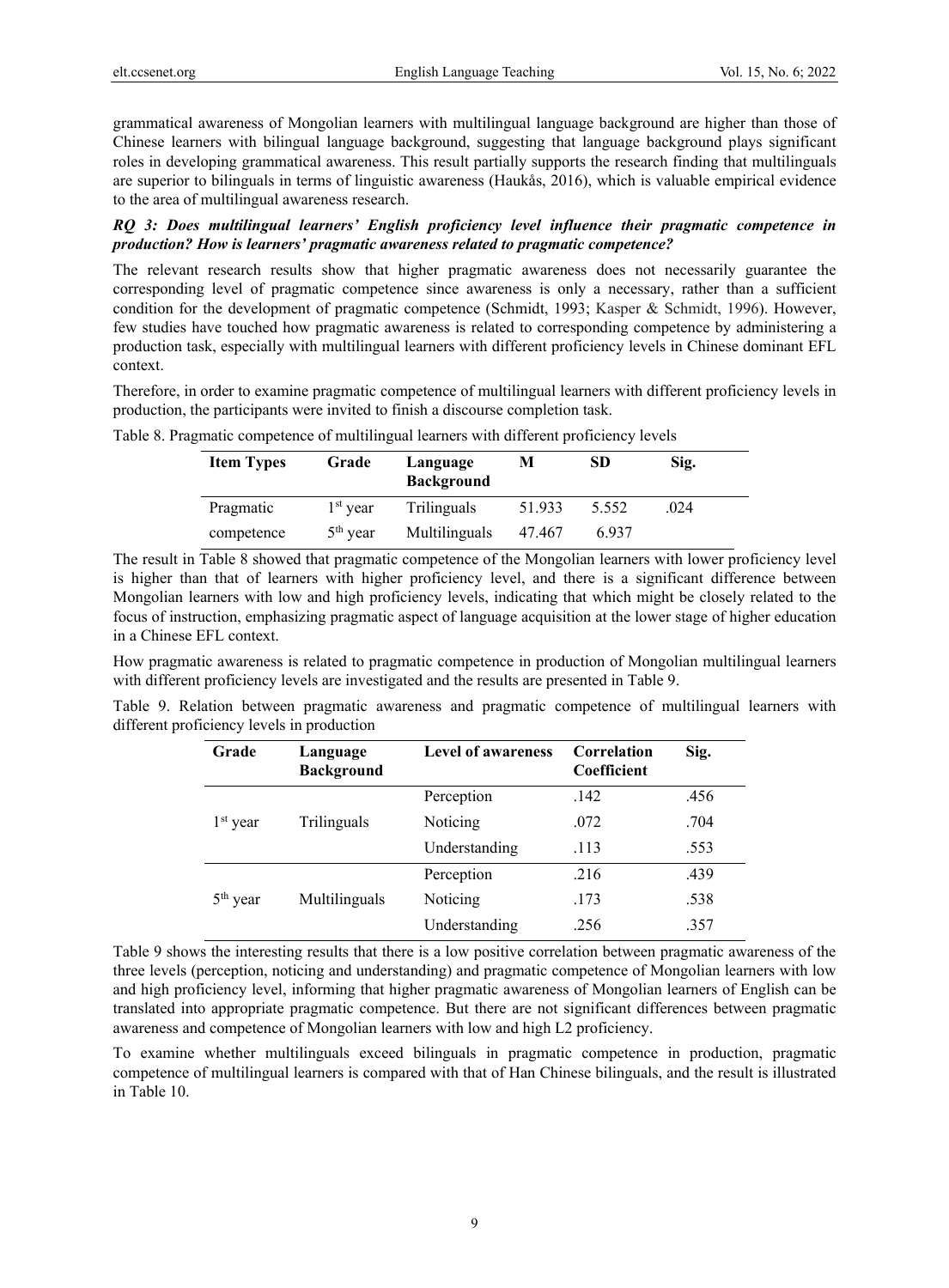|  |  |  | Table 10. Comparison of pragmatic competence of Mongolian multilingual learners and Han Chinese bilinguals |
|--|--|--|------------------------------------------------------------------------------------------------------------|
|  |  |  |                                                                                                            |

| <b>Item Type</b> | Grade      | Language<br><b>Background</b> | м      | SD     | Sig. |
|------------------|------------|-------------------------------|--------|--------|------|
| Pragmatic        | $2nd$ year | Multilinguals                 | 47.867 | 10.833 | .003 |
| competence       | $1st$ year | <b>Bilinguals</b>             | 49.276 | 6.824  |      |

The result in Table 10 showed that pragmatic competence of  $1<sup>st</sup>$  year Chinese bilinguals with higher proficiency level is higher than that of 2nd year Mongolian multilinguals with lower proficiency level, and there is significant difference between them. This indicates that multilinguals do not show any superior performance to bilinguals in pragmatic competence in discourse completion task, and proficiency level might influence the learners' pragmatic competence in production.

# **5. Discussion**

The present research explored the relationship between grammatical and pragmatic awareness of multilingual learners with different proficiency levels, whether proficiency level influences the degree of learners' different levels of grammatical and pragmatic awareness, whether multilinguals are superior to bilinguals in grammatical and pragmatic awareness, and how learners' pragmatic awareness is related to pragmatic competence in production.

The results indicate that: (1) There exists positive correlation between grammatical and pragmatic awareness of learners with higher proficiency levels except perceptional level. However, there exists negative correlation between grammatical and pragmatic awareness between Mongolian learners with low proficiency levels except perceptional level of  $1<sup>st</sup>$  year Han Chinese. (2) Grammatical awareness of Mongolian learners with high proficiency level is higher than that of learners with low proficiency, informing that proficiency level plays a significant role in grammatical awareness development. On the contrary, pragmatic awareness of Mongolian learners with low proficiency level is higher than that of learners with high proficiency, indicating that learners with low proficiency pay much more attention to pragmatic awareness than to grammatical awareness. Specifically, in grammatical awareness, there is not a significant difference between Mongolian learners with low and high proficiency levels in perception, noticing and understanding; On pragmatic awareness, in perception level, there is a significant difference between Mongolian learners with low and high proficiency levels; in understanding level, there is a significant difference between Mongolian learners with low and high proficiency levels. However, the results of comparison of grammatical and pragmatic awareness of learners with different L1's indicated that the learners' proficiency level does not influence learners' different levels of grammatical awareness, since grammatical awareness of Mongolian multilingual learners are higher than those of Chinese bilinguals whose proficiency level is higher than that of Mongolian multilinguals, showing that Mongolian multilinguals' grammatical awareness is superior to that of Han Chinese bilinguals. (3) There is a low positive correlation between pragmatic awareness and competence in production of Mongolian learners, informing that for Mongolian learners, the pragmatic competence increases with the development of pragmatic awareness. However, there is not a significant difference between pragmatic awareness and competence in production of Mongolian learners.

The results of the present research partially replicate the interesting contrasts found in original study of Bardovi-Harlig and Dörney' (1998), and some other replication research followed. And these mixed results suggest that more research needs to be conducted to provide further evidences to show how proficiency level influences grammatical and pragmatic awareness development, whether multilinguals exceed bilinguals in grammatical and pragmatic awareness, and how pragmatic awareness can be translated into corresponding appropriate pragmatic competence in production in wider EFL contexts.

The present study has the following three implications: Firstly, in general, grammatical and pragmatic awareness of the multilinguals in this research were not satisfactory. Therefore, developing learners' linguistic awareness should be one of the key teaching objectives of classroom instruction, and raising teacher language awareness should be one part of the teacher professional development (Lindahl, 2018; Andrew et al., 2018); Secondly, one of the findings indicates that English proficiency does influence pragmatic awareness of Mongolian learners with low and high proficiency level, showing that the students with lower proficiency level pay more attention to the pragmatic aspect of language development than the grammatical aspect because of the washback effects of pedagogical instruction, foreshadowing the current teaching approach, which emphasizes developing learners' communicative competence in an EFL context in China. In other words, EFL teaching focuses on raising pragmatic awareness more than grammatical knowledge in the lower English proficiency level stage, over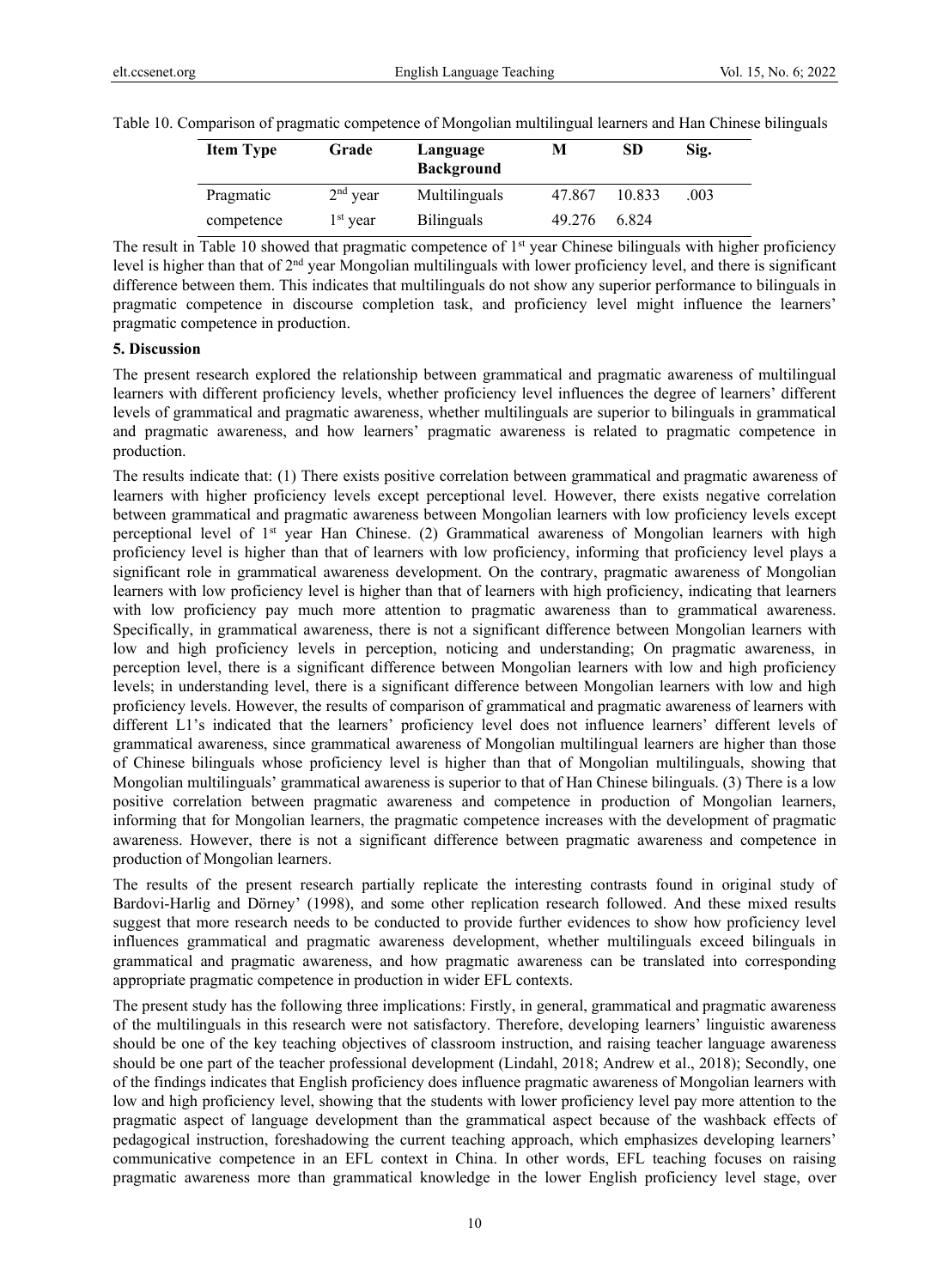emphasizing pragmatic appropriateness at the severe expense of grammatical knowledge development. Although increasing pragmatic awareness should be one goal of classroom instructions in Chinese EFL context, grammatical awareness also needed to be strengthened in the future teaching; Thirdly, the result of TEM 4 test shows that there is a significant difference between Mongolian 2<sup>nd</sup> year students and Han Chinese 1<sup>st</sup> year students. However, there is not a significance difference between them in grammatical awareness, which suggests that Mongolian multilinguals' grammatical awareness surpassed that of Chinese bilinguals, indicating, to some degree, an essential role played by language awareness in target grammatical awareness development (Ellen et al., 2018) in the EFL context. In order to enhance multi-languages learning, learners are encouraged to be sensitive to cross-linguistic similarities and differences and make full use of prior linguistic knowledge as well as language learning strategies as positive resources. In the process of implementing multilingual education, language teachers' knowledge and beliefs about multilingualism and multilingual pedagogical approaches are playing a facilitating role. Therefore, the further development of language teacher education and training of multilingual teachers is a pressing need since teachers' language awareness is necessary for effective teaching and for developing learners' awareness (Otwinowska, 2014, 2017).

#### **6. Conclusions**

The findings of the present study reveal that to some degree, L2 proficiency plays a significant role in developing language awareness and grammatical and pragmatic awareness does not develop simultaneously, which is itself not a surprise at all since the original study by Bardovi-Harlig and Dörney (1998) and other related studies reached the similar conclusions. The imbalance development of grammatical and pragmatic awareness is partly due to the current pedagogical focus on pragmatic competence in EFL classroom, encouraging pragmatic competence at the expense of grammatical competence. In Chinese EFL contexts, in recent years, the focus of English teaching has shifted from overemphasizing the significance of grammar knowledge in foreign language teaching to developing learners' communicative competence. Teachers often over emphasized the significance of pragmatic competence development applying the communicative language teaching approach at the beginning stage of English majors to cultivate their communicative competence, ignoring the fact that pragmatic development does not guarantee a corresponding level of grammatical development.

However, the present study has the following attempts to extend the original study of Bardovi-Harlig and Dörney (1998) and related studies. Firstly, the EFL learners' grammatical and pragmatic awareness was analyzed from the perspective of levels of three layers of language awareness: perception, noticing and understanding, shedding more light on the particular aspects of language awareness, which could make a contribution to the area of interlanguage grammatical and pragmatic study as well as grammatical and pragmatic instruction in EFL contexts. Secondly, the pragmatic production task that was added to the original research provides a unique opportunity to examine the relation between learners' pragmatic awareness and competence in the real language use. Thirdly, the present study extends the scope of the study of grammatical and pragmatic awareness development in ESL and EFL contexts by comparing grammatical and pragmatic awareness of multilingual and bilingual learners of English in the same EFL context in China.

Despite its contributions of research design and analytical perspective, it has the following two major limitations. Firstly, the data was mainly collected through grammatical and pragmatic judgment test and discourse completion test. However, it could be more insightful to collect on-line data from learners' real conversations (Ren & Li, 2018), and analyze grammatical and pragmatic awareness development from dynamic perspective, which may have yielded different results. Secondly, the participants were not interviewed as soon as they finished the tasks. In-depth teacher interviews as well as interviews with learners of different proficiency levels together with classroom observation will be strongly recommended, which can provide more significant values to the results the data revealed.

In connection with methodological improvements and possible areas for further research, the following suggestions are proposed. One possible area is to collect data from retrospective perspective such as think-aloud protocols (Woll, 2018) and authentic recordings of conversations together with in-depth interviews to supplement the data collected through grammatical and pragmatic judgment test to reveal different levels of depth of grammatical and pragmatic awareness from the dynamic nature of pragmatic competence development (Ren & Li, 2018). A second interesting area for future investigation is how explicit instruction (Kim, 2017; Halenko & Jones, 2011) as well as teacher language awareness might influence the learners' grammatical and pragmatic awareness in an EFL context since teacher language awareness has crucial impact on mediating output from the learner (Kwon, 2018). A third potential topic could be the in-depth analysis of the factors affecting grammatical and pragmatic awareness development both in ESL and EFL contexts, including from macro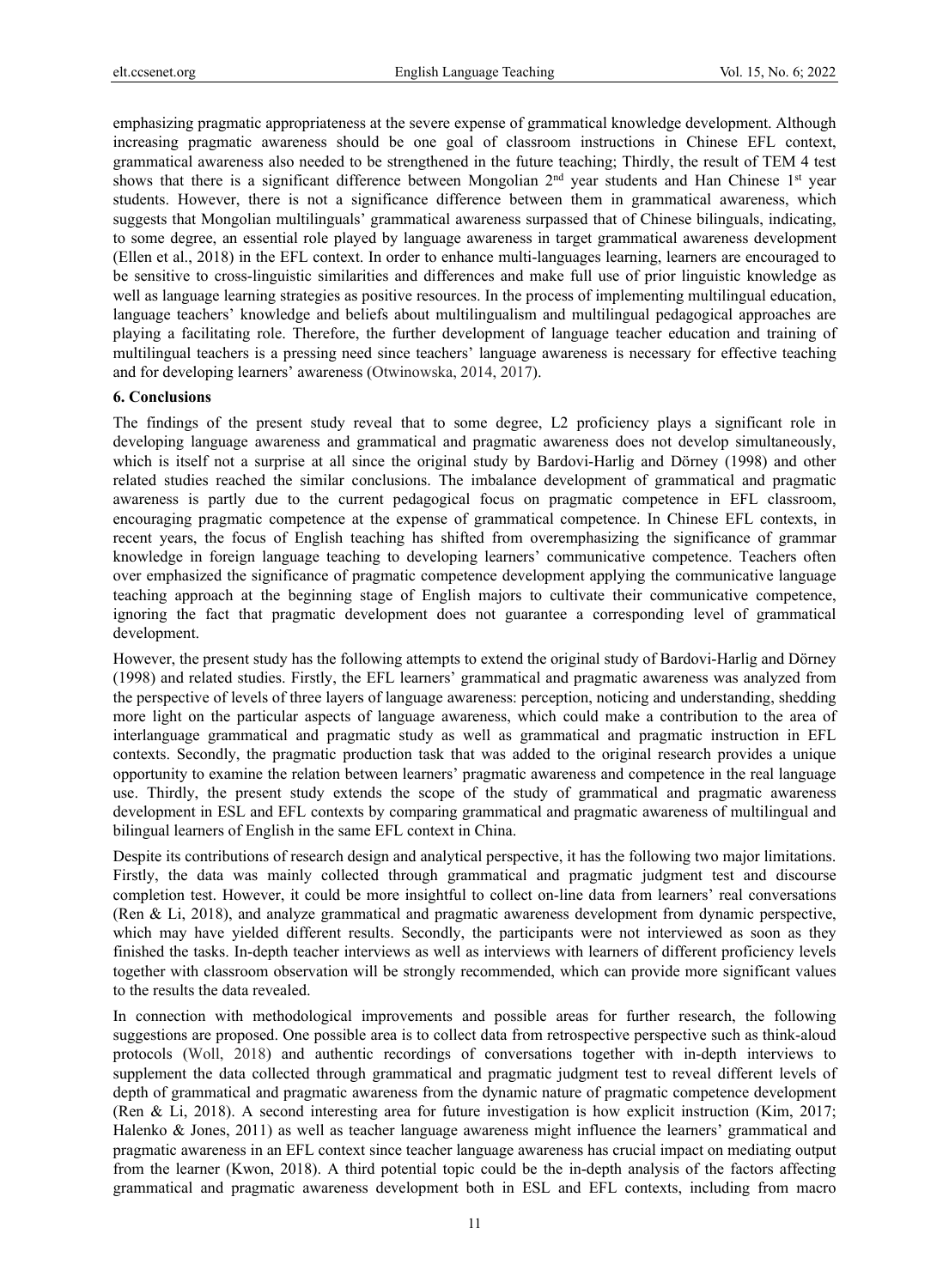perspective of national and regional level multilingual education policy to micro perspective of cross-linguistic awareness in language awareness development, focusing on "awareness transfer" from previously learned languages of multilinguals. A final possible topic for future research can be multilingual education related language policy and its practice in IMAR, China since in the process of implementation of multilingual education according to new national and regional education policies, there will be various tensions and challenges for practitioners regarding how to implement multilingual education, and balance the relationships among Chinese, the minority language, and a foreign language(s). It is apparent that multilingualism can strengthen ethnical identity construction of a minority group within their Chinese national identity, and empower them to engage in the social, political and economic activities in China and abroad (Zhang & Adomson, 2020). But, in the process of multilingual education in IMAR with the new policy, acquisition and promotion of Chinese will be prioritized, and all the school subjects will be taught in Putonghua except for minority language literacy. In order to achieve additive multilingualism with a multilingual pedagogical approach, it is suggested to promote the multilingualism of Putonghua, foreign languages and minority language in a more balanced way in IMAR, China.

#### **Disclosure Statement**

No potential conflict of interest was reported by the author.

## **Acknowledgements**

The present research was conducted with the assistance of Professor Rex. A. Sprouse from the Department of Second Language Studies, Indiana University and the fund of *China Scholarship Council* and *Inner Mongolia Normal University English Grammar Curriculum Construction Project* (19WY14).

# **References**

- Andrew, S., Angel, M., & Lin, Y. (2018). Language awareness and teacher development. In *The Routledge handbook of language awareness*. New York, NY: Routledge. https://doi.org/10.4324/9781315676494-4
- Andrews S. (1999). "All these like little name things": A comparative study of language teachers' explicit knowledge of grammar and grammatical terminology. *Language Awareness, 8*(3-4), 143-159. https://doi.org/10.1080/09658419908667125
- Andrews, S. (2007). *Teacher Language Awareness*. Cambridge: Cambridge University Press. https://doi.org/10.1017/CBO9780511497643
- Angelovska, T., & Hahn, A. (2014). Raising language awareness for learning and teaching grammar. In A. Benati, C. Laval & M. Arche (Eds.), *The grammar dimension in instructed second language learning* (pp. 185-207). London: Bloomsbury Academic.
- Bardovi-Harlig, K., & Dörney, Z. (1998). Do language learners recognize pragmatic violations? Hange Pragmatic vs. grammatical awareness in instructed L2 learning. *TESOL Quarterly, 32*(2), 233-262. https://doi.org/10.2307/3587583
- Bardovi-Harlig, K., & Griffin, R. (2005). L2 pragmatic awareness: Evidence from the ESL classroom. *System, 33*(3), 401-415. https://doi.org/10.1016/j.system.2005.06.004
- Bardovi-Harlig, K., & Hartford, B. (1993). Learning the rules of academic talk: A longitudinal study of pragmatic development. *Study in Second Language Acquisition, 15*(3), 279-304. https://doi.org/10.1017/S0272263100012122
- Bardovi-Harlig, K. (2013). Developing L2 Pragmatics. *Language Learning, 63*(S1), 68-86. https://doi.org/10.1111/j.1467-9922.2012.00738.x
- Bourke, J. M. (2008). A rough guide to language awareness. *English Teaching Forum, 1*, 12-21.
- Ellen W. R. van den Broek, Helma W. Olbekkink-Marchand, Sharon Unsworth, Ans M. C. van Kemenade, & Paulien, C. Meijer. (2018). Unravelling upper-secondary school teachers' beliefs about language awareness: from conflicts to challenges in the EFL context. *Language Awareness, 27*(4), 331-353. https://doi.org/10.1080/09658416.2018.1523910
- Gong, & He. (2017). The characteristics and developmental trajectories of the Chinese English learners' grammatical awareness. *Foreign Language World, 3*, 65-71.
- Halenko, N., & Jones, C. (2011). Teaching pragmatic awareness of spoken requests to Chinese EAP students in the UK: Is explicit instruction effective? *System, 39*(2), 240-250. https://doi.org/10.1016/j.system.2011.05.003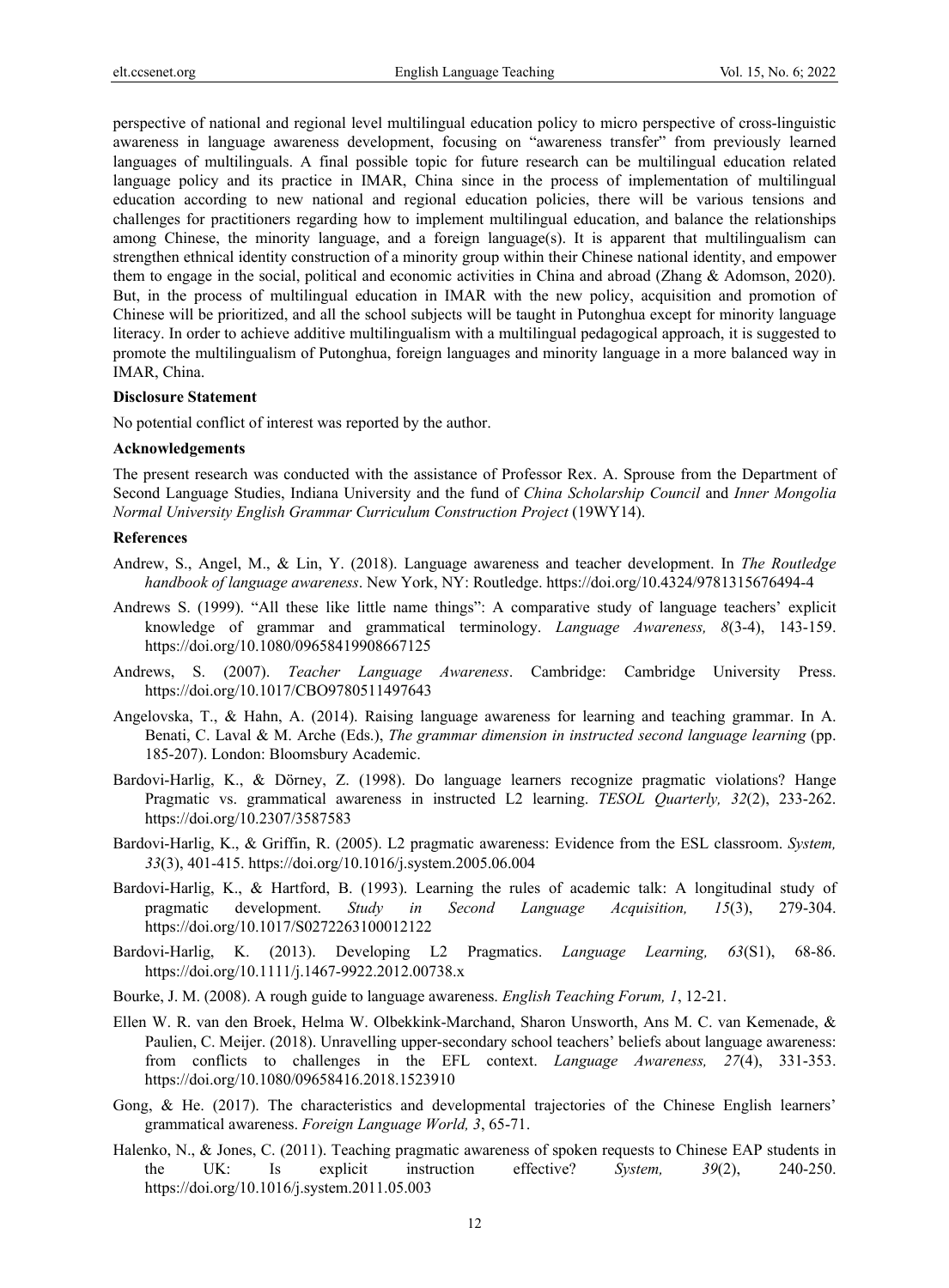- Haukås, A. (2016). Teachers' beliefs about multilingualism and a multilingual pedagogical approach. *International Journal of Multilingualism, 13*(1), 1-18. https://doi.org/10.1080/14790718.2015.1041960
- He, & Gong. (2013). An empirical study on language awareness of Chinese English learners: From the perspectives of PA and GA. *Modern Foreign Languages, 3*, 278-285.
- He, & Gong. (2020). A study of the characteristics and the trajectories of Chinese English learners' pragmatic awareness. *FLLTP*, (2), 29-35.
- He, & Gong. (2015). The developmental trajectory and contributing factors of grammatical awareness among Chinese English learners. *Foreign Language World, 5*, 52-59.
- Hiroyatanaka, H., & Oki, N. (2015). An attempt to raise Japanese EFL learners' pragmatic awareness using online discourse completion tasks. *Jaltcall Journal, 2*, 143-154. https://doi.org/10.29140/jaltcall.v11n2.189
- Jessner, U. (2008). A DST model of multilingualism and the role of metalinguistic awareness. *The Modern Language Journal, 92*(2), 270-283. https://doi.org/10.1111/j.1540-4781.2008.00718.x
- Jin, Y., & Fan, J. S. (2011). Test for English Majors (TEM) in China. *Language Testing, 28*(4), 589-596. https://doi.org/10.1177/0265532211414852
- Jung, Woo-hyun. (2019). L2 Learners Pragmatic Awareness in Comparison to Grammatical Awareness in Tertiary Education Settings. *Modern English Education, 20*(2), 19-32. https://doi.org/10.18095/meeso.2019.20.2.19
- Kasper, G., & Schmidt, R. (1996). Developmental issues in interlanguage pragmatics. *Studies in Second Language Acquisition, 18*(2), 149-169. https://doi.org/10.1017/S0272263100014868
- Kim, H. (2017). The effects of instruction on the pragmatic awareness and production of Korean university students. *Indonesian Journal of Applied Linguistics, 2*, 371-380. https://doi.org/10.17509/ijal.v7i2.8136
- Kwon, J. (2014). The Role of Proficiency in Pragmatic Transfer: A Study of Refusals by Beginning, Intermediate and Advanced Korean EFL Learners. *Asian EFL Journal Research Articles, 4*, 6-56.
- Kwon, S. H. (2018). A Study on NNS Teachers' Language Awareness. *The Journal of Asia TEFL, 15*(1), 51-65. https://doi.org/10.18823/asiatefl.2018.15.1.4.51
- Leow, R. (1997). Attention, awareness, and foreign language behavior. *Language Learning, 47*(3), 467-505. https://doi.org/10.1111/0023-8333.00017
- Li, & Chen. (2007). Chinese English Majors' Grammatical and Pragmatic Awareness as Well as Their Respective Competence: An Empirical Study. *ELC, 6*, 35-41.
- Li, & Chen. (2009). The relationship between Chinese English majors' personality and their pragmatic and grammatical competence/awareness. *Foreign Language Teaching and Research, 2*, 119-124.
- Lindahl, K. (2019). Teacher Language Awareness Development and Its Implications for New Educators. *The New Educator, 15*(2), 85-100. https://doi.org/10.1080/1547688X.2018.1526356
- Nieagoda, K., & Rover, C. (2001). Pragmatic and grammatical awareness: A function of the learning environment? In Rose, K. R. & Kasper, G. (Eds.), *Pragmatics in Language Teaching* (pp. 63-79). Cambridge University Press, Cambridge. https://doi.org/10.1017/CBO9781139524797.008
- Nourhan, S. (2015). *Grammatical Versus Pragmatic Awareness: The Case of Egyptian Students in an English-medium University*. Thesis: The American University in Cairo.
- Otwinowska, A. (2014). Does multilingualism influence plurilingual awareness of Polish teachers of English? *International Journal of Multilingualism, 11*(1), 97-119.
- Otwinowska, A. (2017). English teachers' language awareness: away with the monolingual bias? *Language Awareness, 26*(4), 304-324. https://doi.org/10.1080/09658416.2017.1409752
- Ren, & Li. (2018). International study focus and trend of L2 pragmatic research. *Foreign Language Education, 4*, 18-21.
- Rining Wei, He Jiang, & Mengxia Kong. (2019). Attitudes toward trilingualism: a survey study of Chinese Mongolian university students. *Journal of Multilingual and Multicultural Development, 42*(3), 291-306. https://doi.org/10.1080/01434632.2019.1689245
- Schauer, G. A. (2006). Pragmatic awareness in ESL and EFL contexts: Contrast and development. *Language Learning, 56*(2), 269-318. https://doi.org/10.1111/j.0023-8333.2006.00348.x